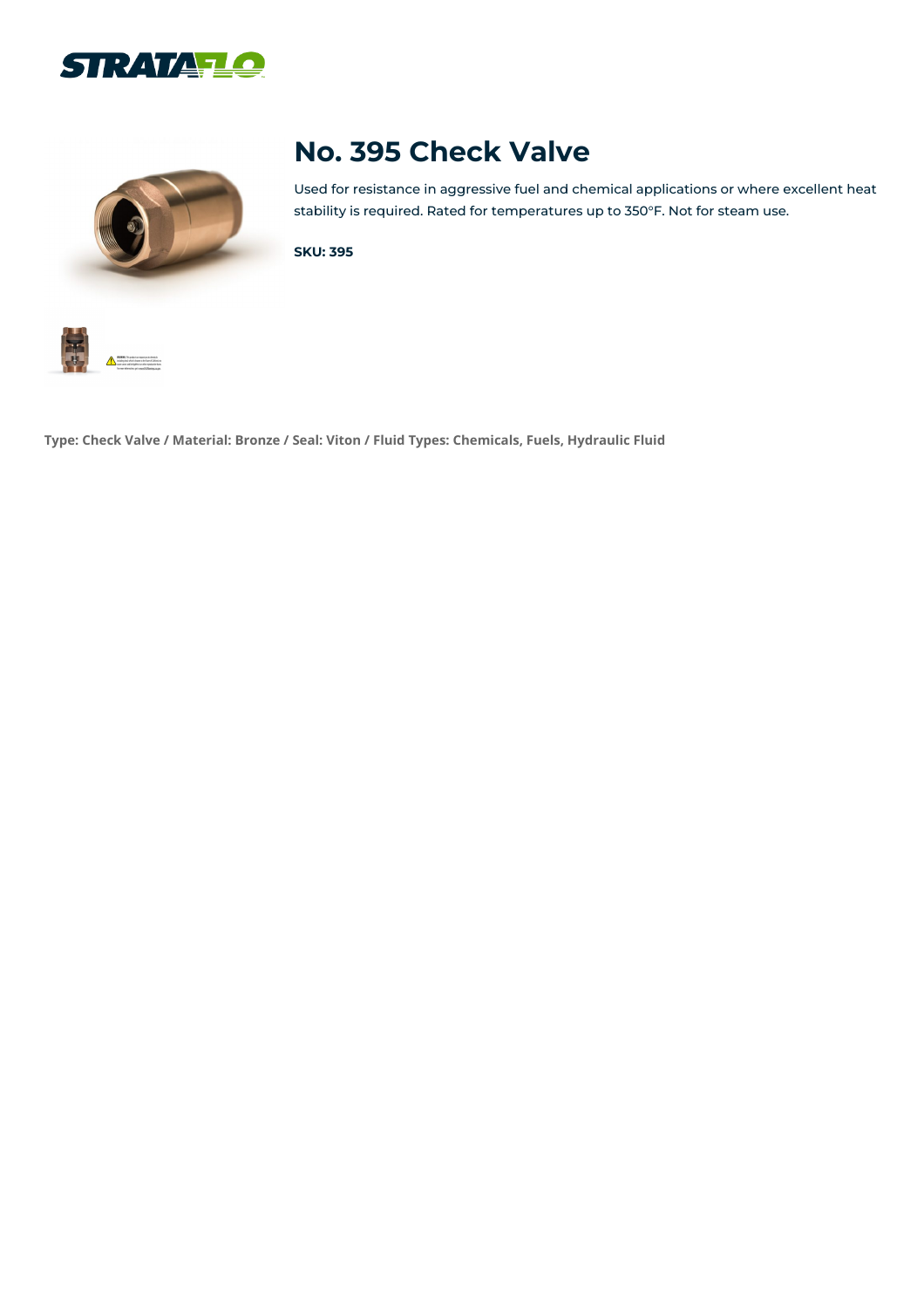### Viton Rubber Poppet for Fuel, Chemical, and High Temperature Applications

The No. 395 check valve is made of a one-piece cast brass body. Designed to operate in any position, a sensitive spring has been added to close the poppet automatically. The rubber poppet is fully-formed around a solid steel insert to provide greater strength in commercial applications. Each valve is tested twice for casting integrity and backflow **prevention. All valves are 100% American-Made and built to last.**

#### Dimensions

| <b>Part Number</b> | <b>Pipe Size</b> | <b>Flow Rate (Cv)</b> | <b>Overall Length</b> | <b>Valve Diameter</b> | <b>Valve Weight</b> |
|--------------------|------------------|-----------------------|-----------------------|-----------------------|---------------------|
| 395-038            | 3/8"             | 2 GPM                 | 2.63"                 | 1.16"                 | 0.50 lb.            |
| 395-050            | 1/2"             | 4 GPM                 | 2.69"                 | 1.40"                 | 0.45 lb.            |
| 395-075            | 3/4"             | 6 GPM                 | 3.31"                 | 1.62"                 | 0.80 lb.            |
| 395-100            | Ţ"               | 13 GPM                | 3.69"                 | 2.00"                 | $1.05$ lb.          |
| 395-125            | $1 - 1/4"$       | 24 GPM                | 4.57"                 | 2.41"                 | 1.80 lb.            |
| 395-150            | $1 - 1/2"$       | 38 GPM                | 4.88"                 | 2.69"                 | 2.25 lb.            |
| 395-200            | 2"               | 61 GPM                | 5.56"                 | 3.34"                 | 3.10 lb.            |
| 395-250            | $2 - 1/2"$       | 69 GPM                | 6.79"                 | 3.81"                 | 7.15 lb.            |
| 395-300-F          | $3"$ *           | <b>110 GPM</b>        | 7.40"                 | 4.71"                 | 11.80 lb.           |
| 395-300            | $3" **$          | 69 GPM                | 6.79"                 | 3.81"                 | 6.60 lb.            |
| 395-400            | 4"               | <b>205 GPM</b>        | 10.00"                | 5.80"                 | 21.70 lb.           |

Cv is flow (GPM) with a 1 psi differential pressure. NPT threaded. \*\*New valve: Standard female threads on both ends, Cv factor of 185. \*\* Original valve: 2-1/2" valve body with 3" male thread on both ends, Cv factor of 69.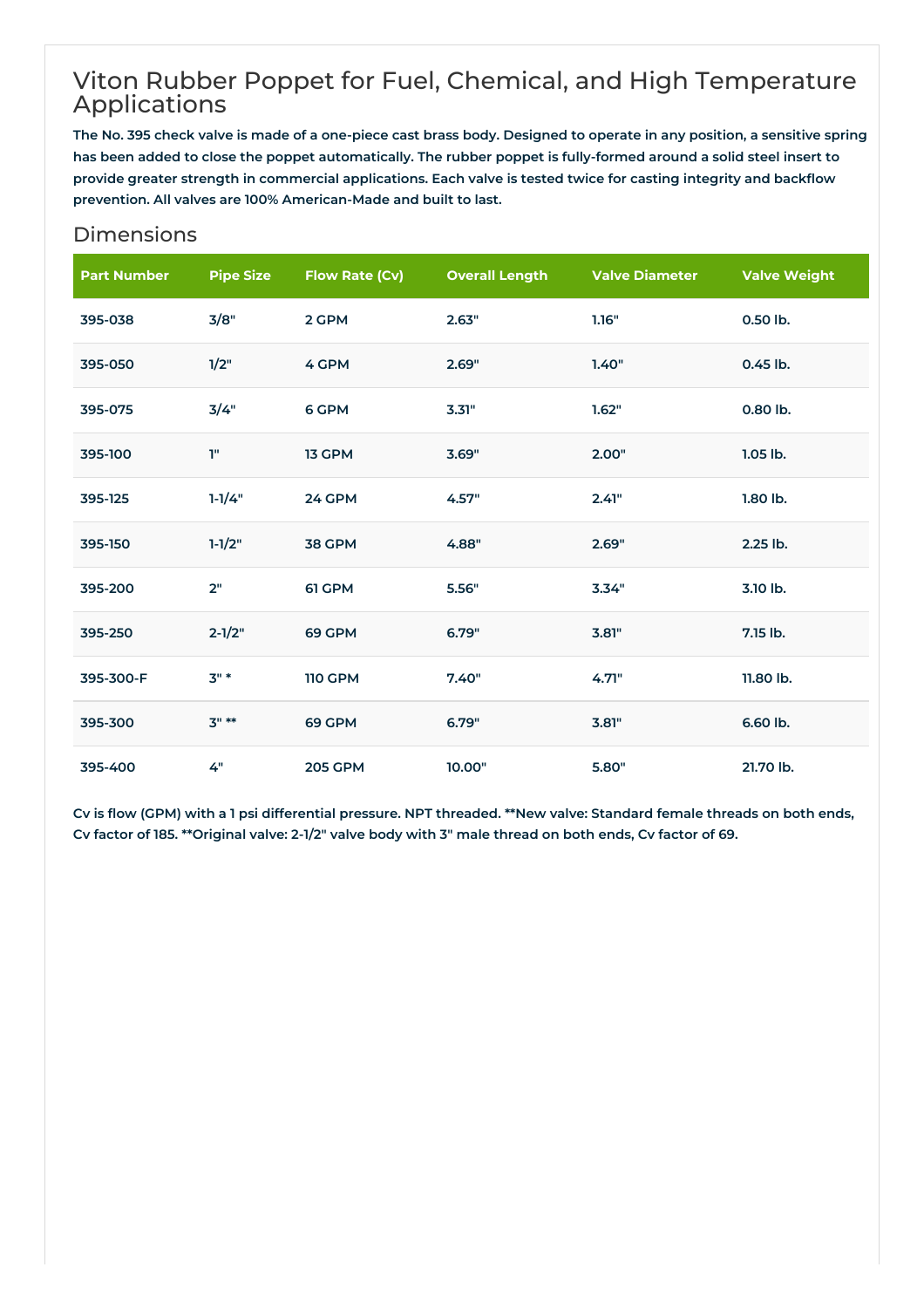## Materials & Operational Specifications

| <b>Part Name</b>              | <b>Specs</b>                     |
|-------------------------------|----------------------------------|
| <b>Body</b>                   | Cast Bronze C84400               |
| <b>Stem</b>                   | <b>303 Stainless Steel</b>       |
| Poppet                        | <b>FDA Viton fluoroelastomer</b> |
| <b>Spring</b>                 | <b>302 Stainless Steel</b>       |
| <b>Cup Washer</b>             | <b>304 Stainless Steel</b>       |
| Locknut                       | 18/8 Stainless Steel             |
| <b>Country of Origin</b>      | Made in the USA                  |
| Max. Temperature              | 350°F                            |
| <b>Working Pressure</b>       | 400 psi                          |
| <b>Cracking Pressure</b>      | $1-2$ lbs.                       |
| <b>Opt. Cracking Pressure</b> | 1/2, 5, or 10 lbs.               |

WARNING: This product can expose you to chemicals including lead, which is known to the State of California to **cause cancer and birth defects or other reproductive harm. For more information, go to www.P65Warnings.ca.gov**

### You may also like…





No. 3395RB Check Valve  $$47.74 - $76.96$ Type: Check Valve Material: 303 Stainless

No. 3695RB Check Valve  $$57.24 - $92.33$ Type: Check Valve Material: 316 Stainless